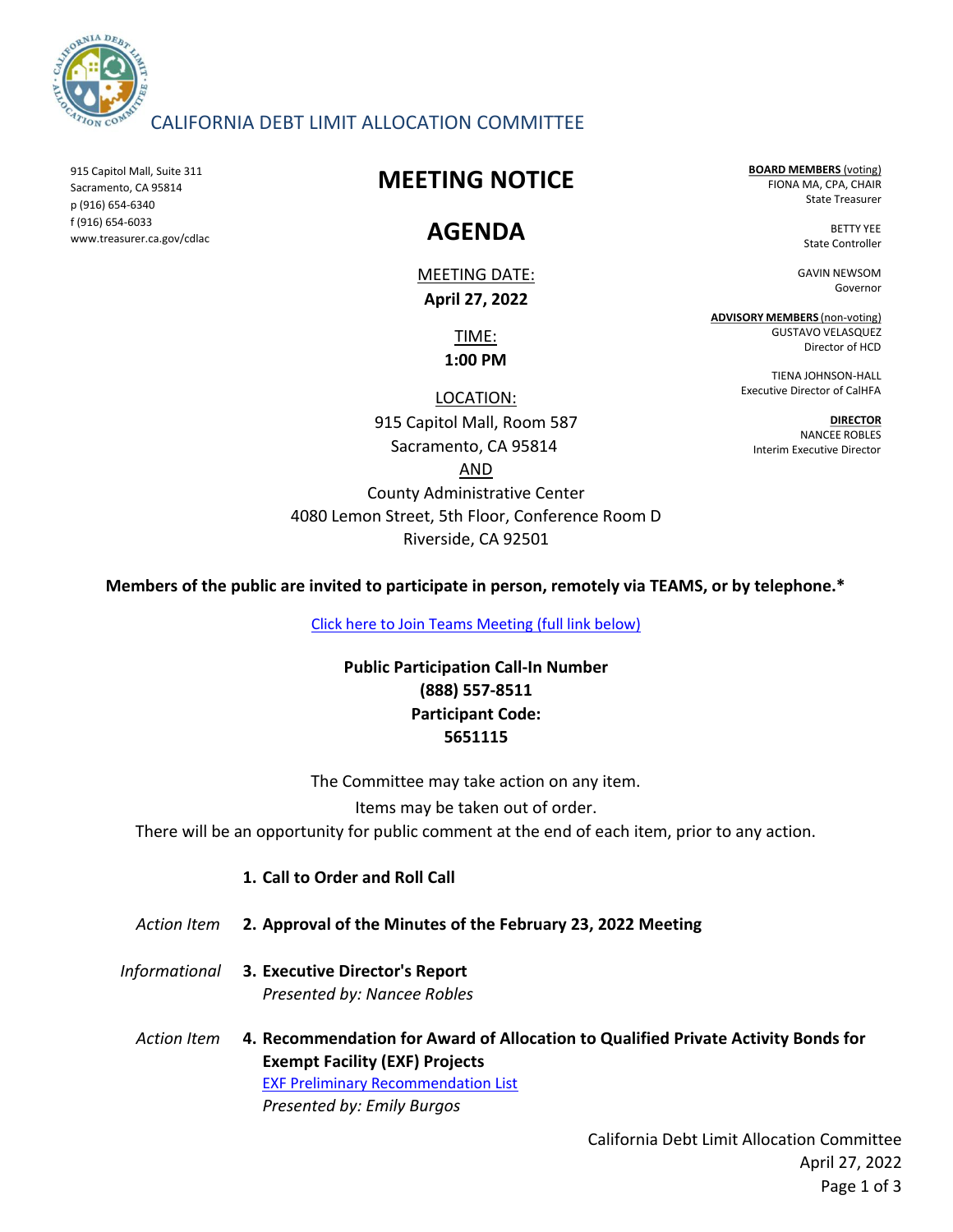

### CALIFORNIA DEBT LIMIT ALLOCATION COMMITTEE

- *Action Item* **5.** *Presented by: Emily Burgos* **Emergency Regulations Draft Discussion**
- *Discussion* **6. Projects Discussion of Volatile Market Conditions Affecting Qualified Residential Rental**  *Presented by: Nancee Robles*
- *Action Item* **7. Request to Waive Forfeiture of Performance Deposit and Negative Points Crest on Imperial (21-580)** *Presented by: Nancee Robles*
- *Action Item* **8. Request for Extension of Bond Allocation Issuance Deadline for Qualified Residential Rental Projects**

| <b>Project Number</b> | <b>Project Name</b>     |
|-----------------------|-------------------------|
| <b>a.</b> CA-21-682   | Poppy Grove I           |
| <b>b.</b> CA-21-705   | Poppy Grove III         |
| $c. CA-21-767$        | Villa St. Joseph        |
| <b>d.</b> CA-21-730   | 4995 Stockton Boulevard |

*Presented by: Nancee Robles*

- *Action Item* **9. Request for Extension of Bond Allocation Issuance Deadline for Qualified Residential Rental Project and Request to Transfer the California Municipal Finance Authority (CMFA) Allocation and the Project to the California Housing Finance Agency (CalHFA) - Northstar Courts (21-735)**  *Presented by: Nancee Robles*
	- **10. Public Comment**
	- **11. Adjournment**

#### **FOR ADDITIONAL INFORMATION**

Nancee Robles, Interim Executive Director, CDLAC 915 Capitol Mall, Room 485, Sacramento, CA 95814 (916) 654-6340

www.treasurer.ca.gov/cdlac *This notice may also be found on the following Internet site:*